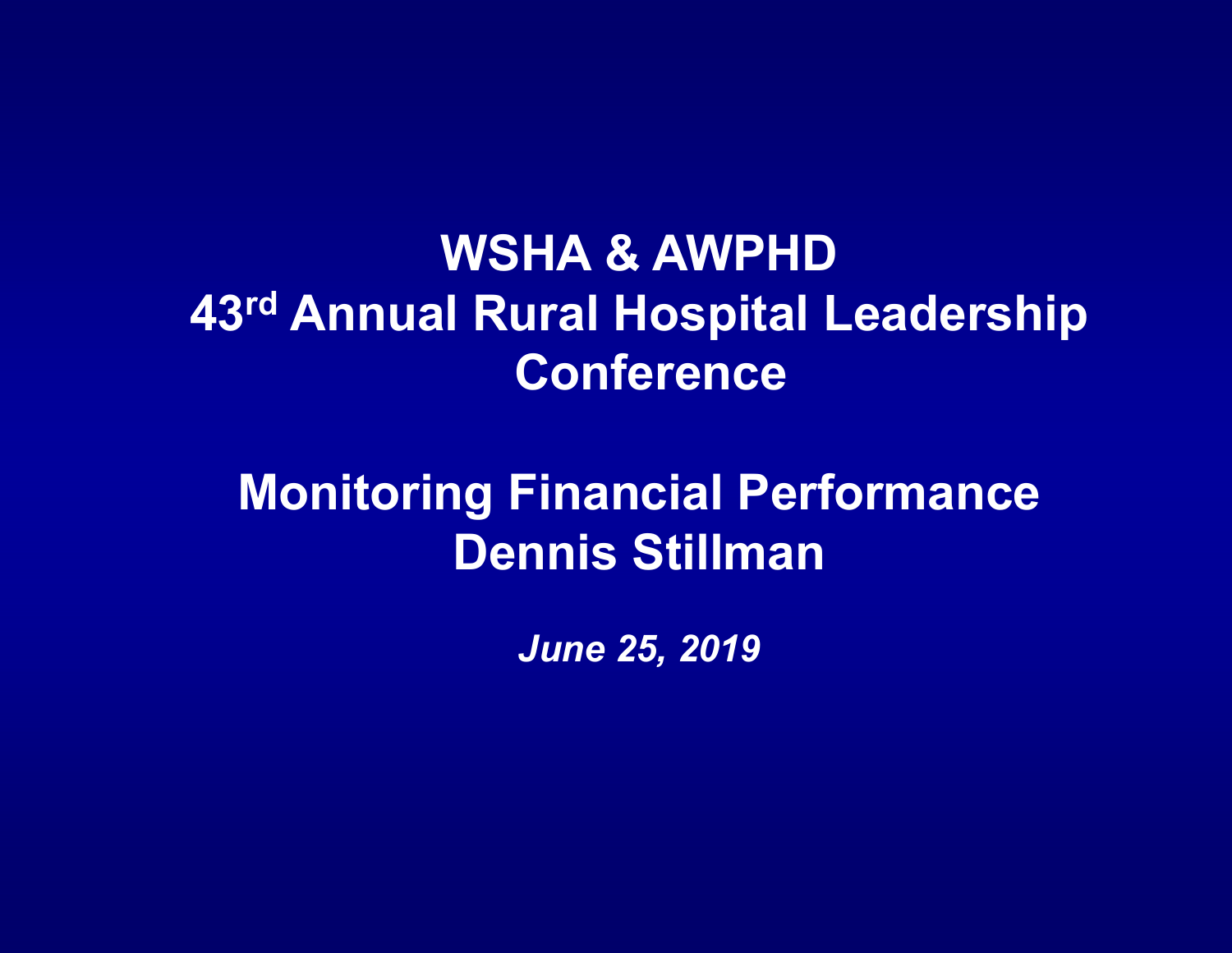**Contact Information**

**Dennis Stillman**

## **Phone: Cell (206) 459-1846**

**Email: stillman@uw.edu**



<sub>2</sub> Dennis Stillman Rural Conference 2019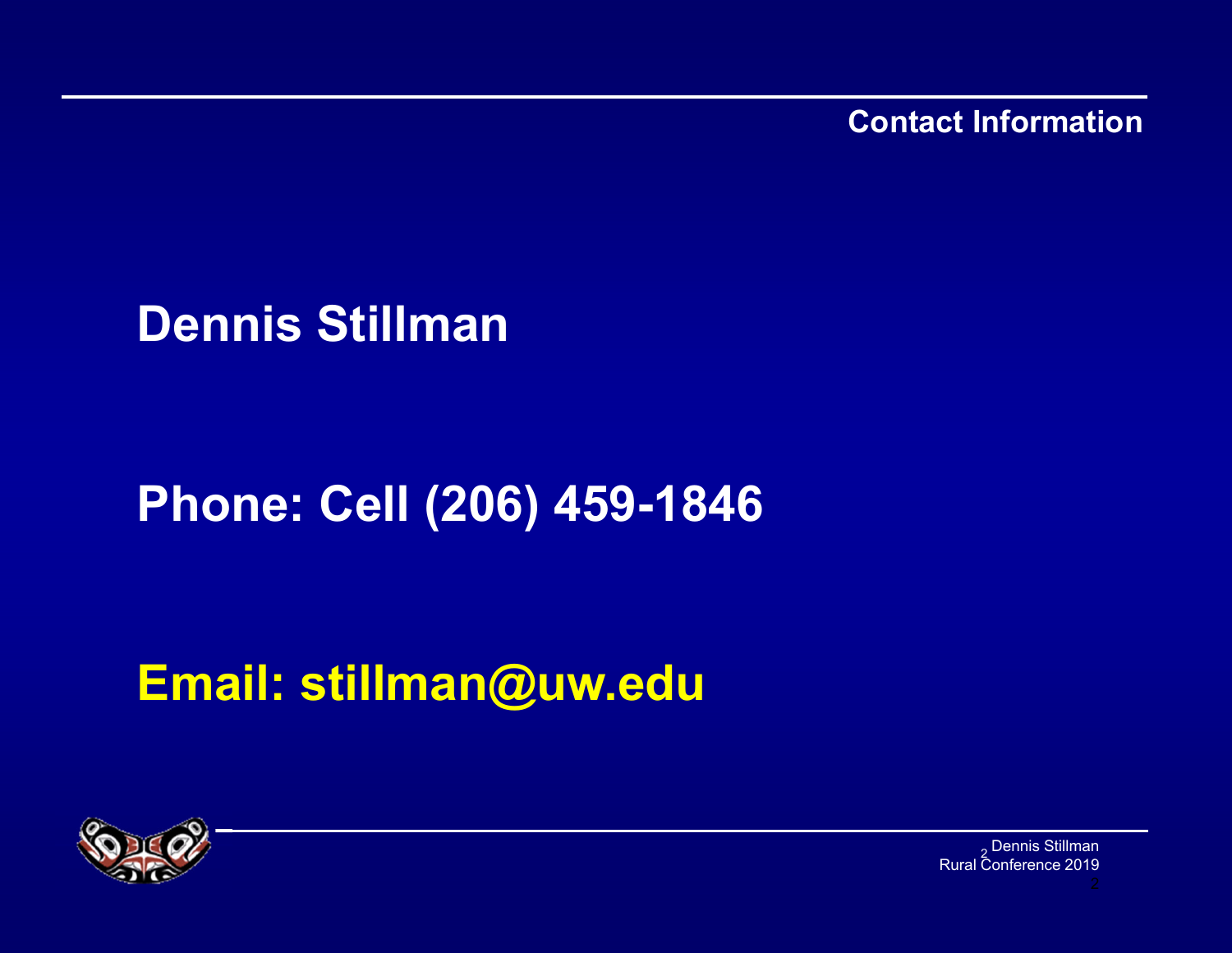## **What are your objectives for this session?**



Dennis Stillman Rural Conference 2019 3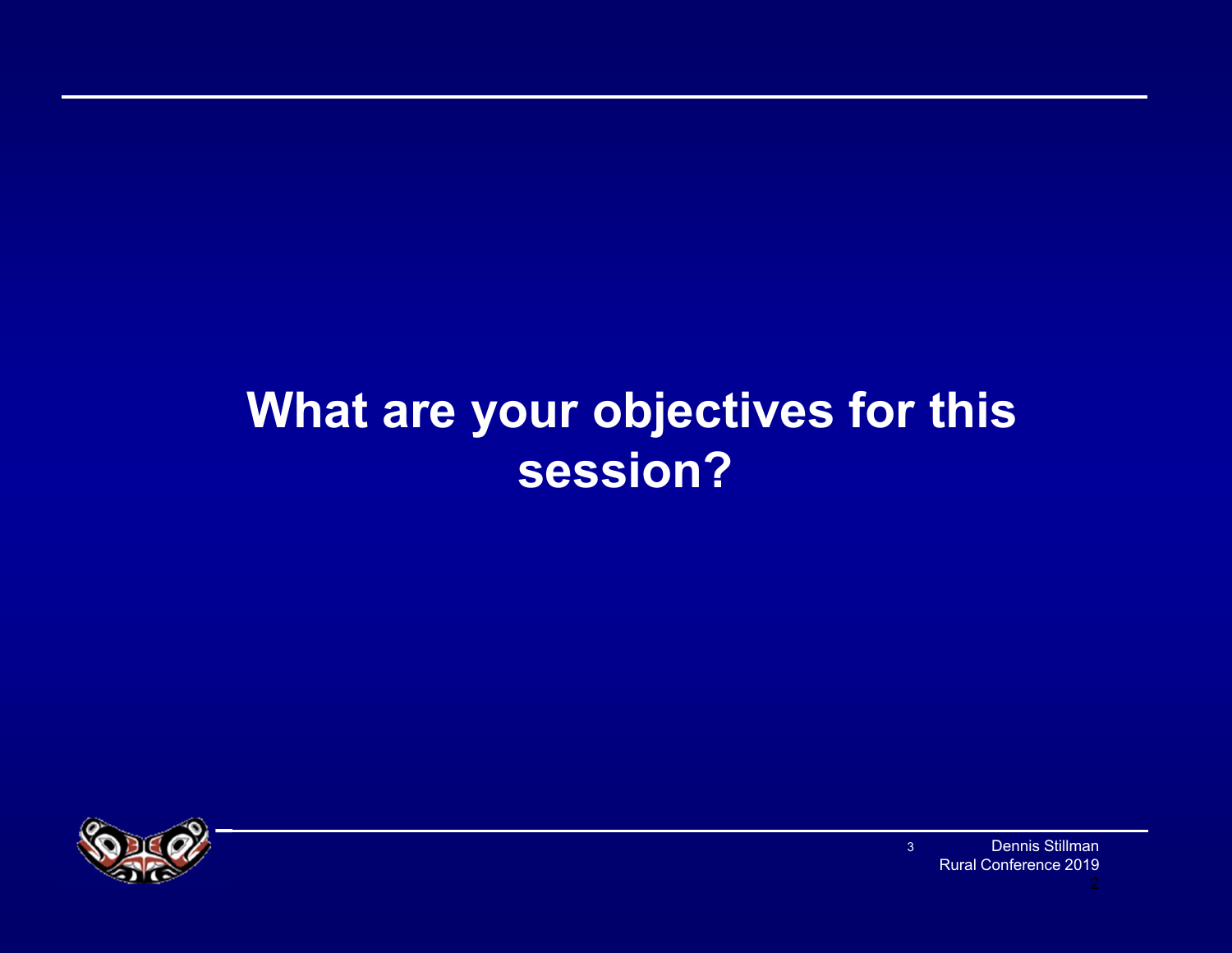## **Assets = Liabilities + Owners Equity**

- **Assets - What is** *owned*
- **Liabilities - What is** *owed*
- **Owner's Equity - What is the worth?**
	- –**Net Assets, Fund Balance, Net Position**

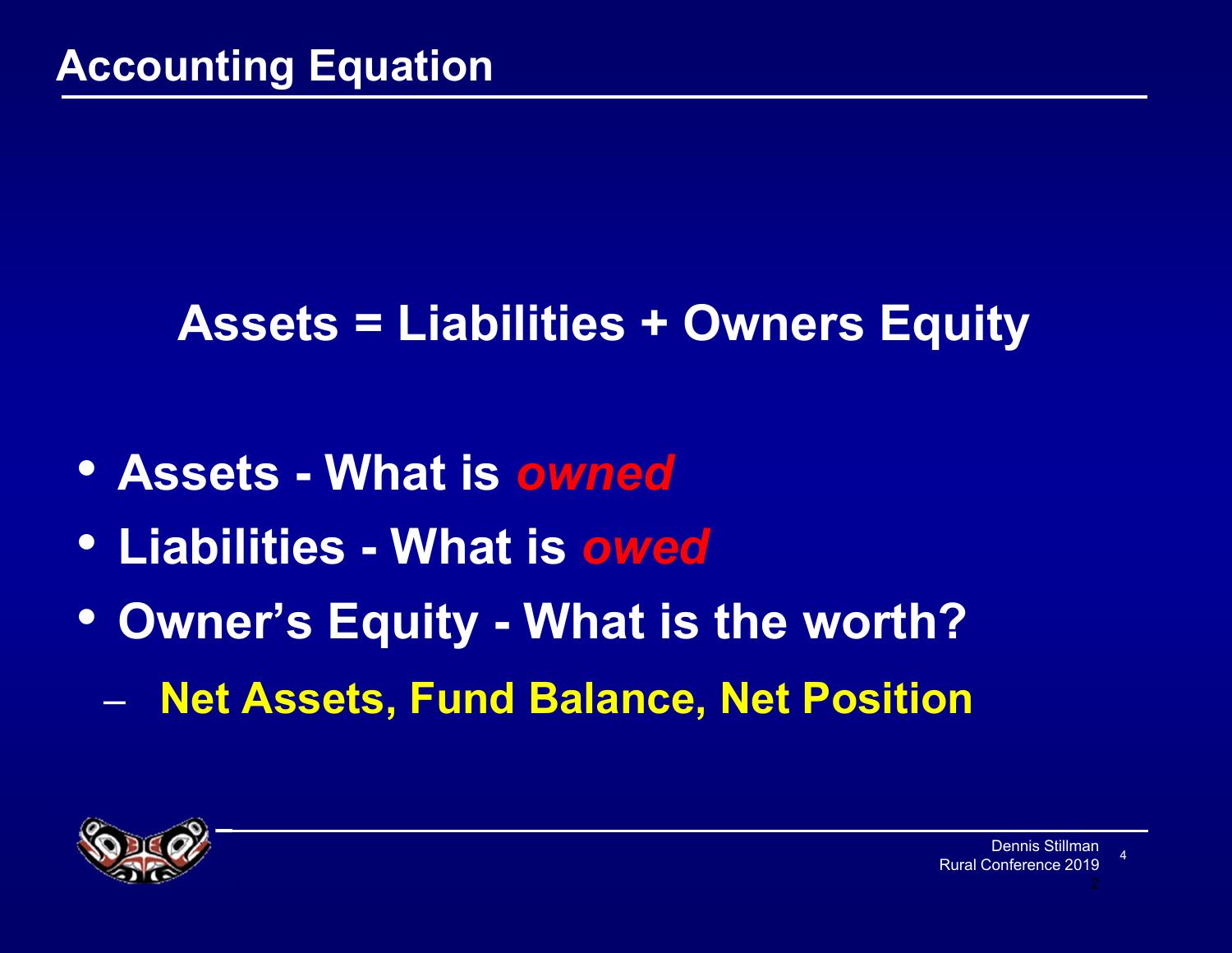#### **Financial Statements**

#### **Business Name Balance Sheet or Statement of Net Position Date of Financial Statement**

#### **Assets**

### **Liabilities**

### **CurrentNon Current**

**Total Assets**

**CurrentLong Term Total Liability Owners Equity Total L and OE.**

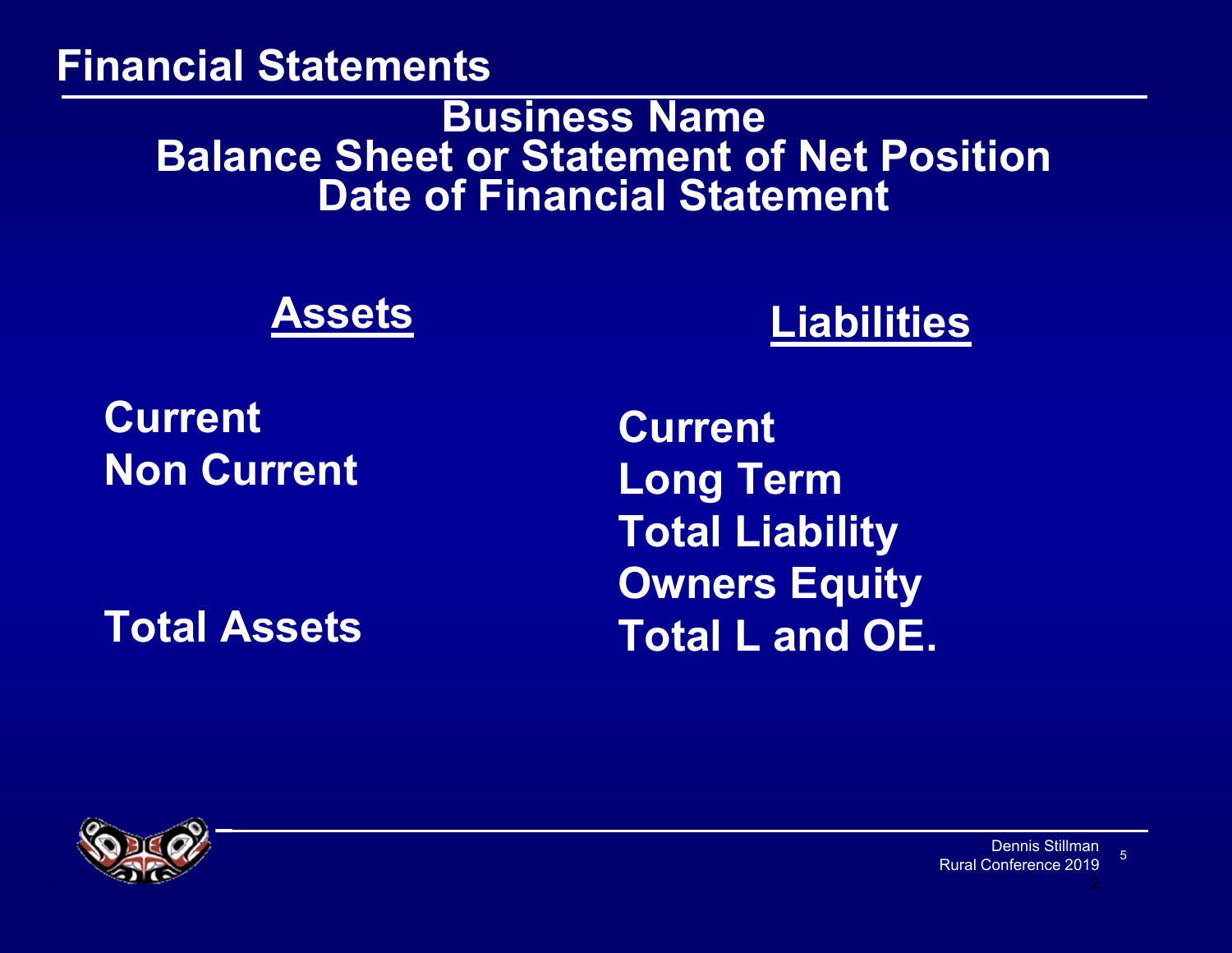#### **Financial Statements**

## **Business Name Statement of Revenues and Expenses For the Period Ending**

**Revenues Expenses**

- –**Labor (salaries, wages & benefits)**
- **Purchased Services**
- –– **Supplies**
- **Line Communication Capital (depreciation & interest)**
- **Other**

**Net income**

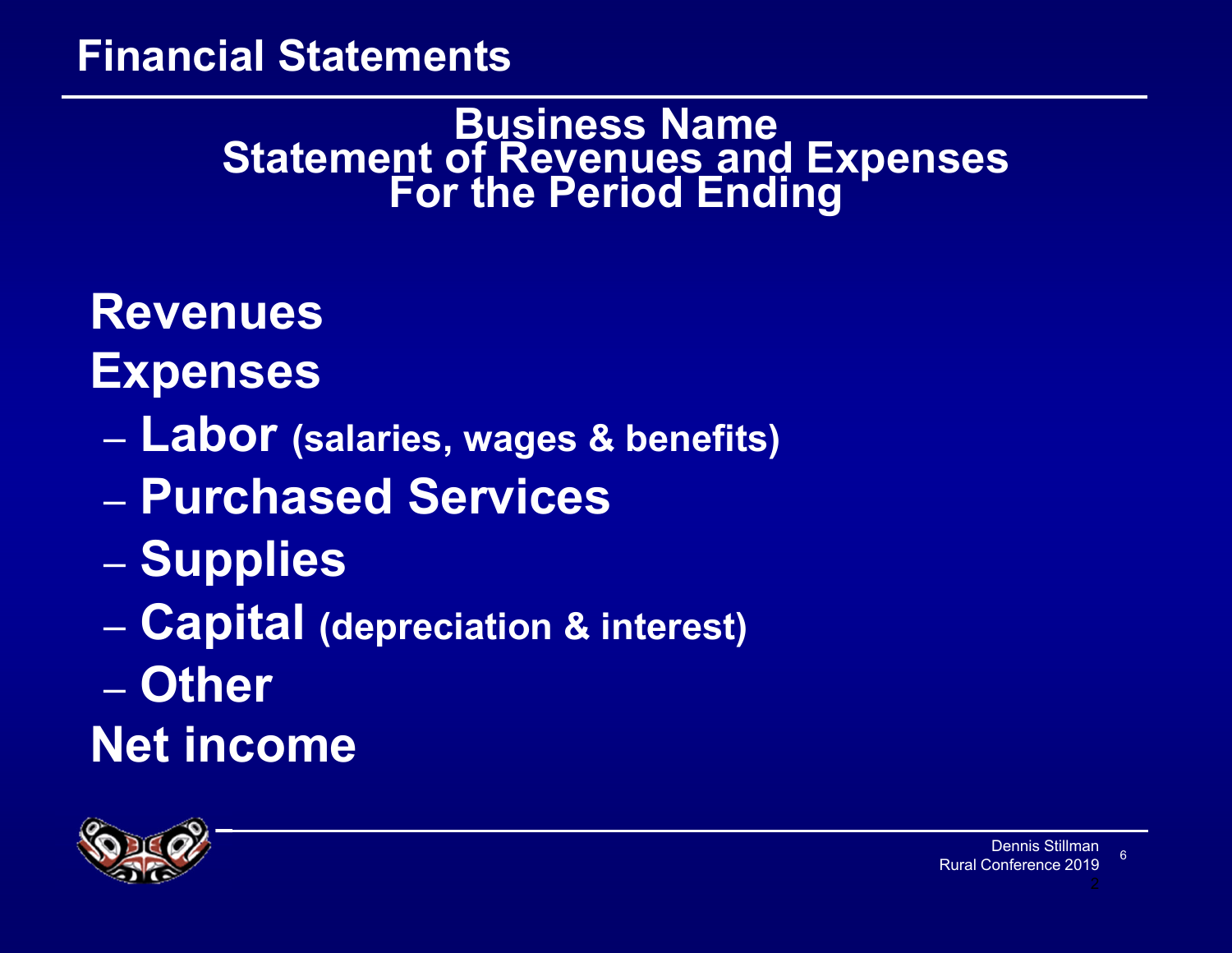## **Financial Statement Analysis Assessing the Financial Condition of the Business**

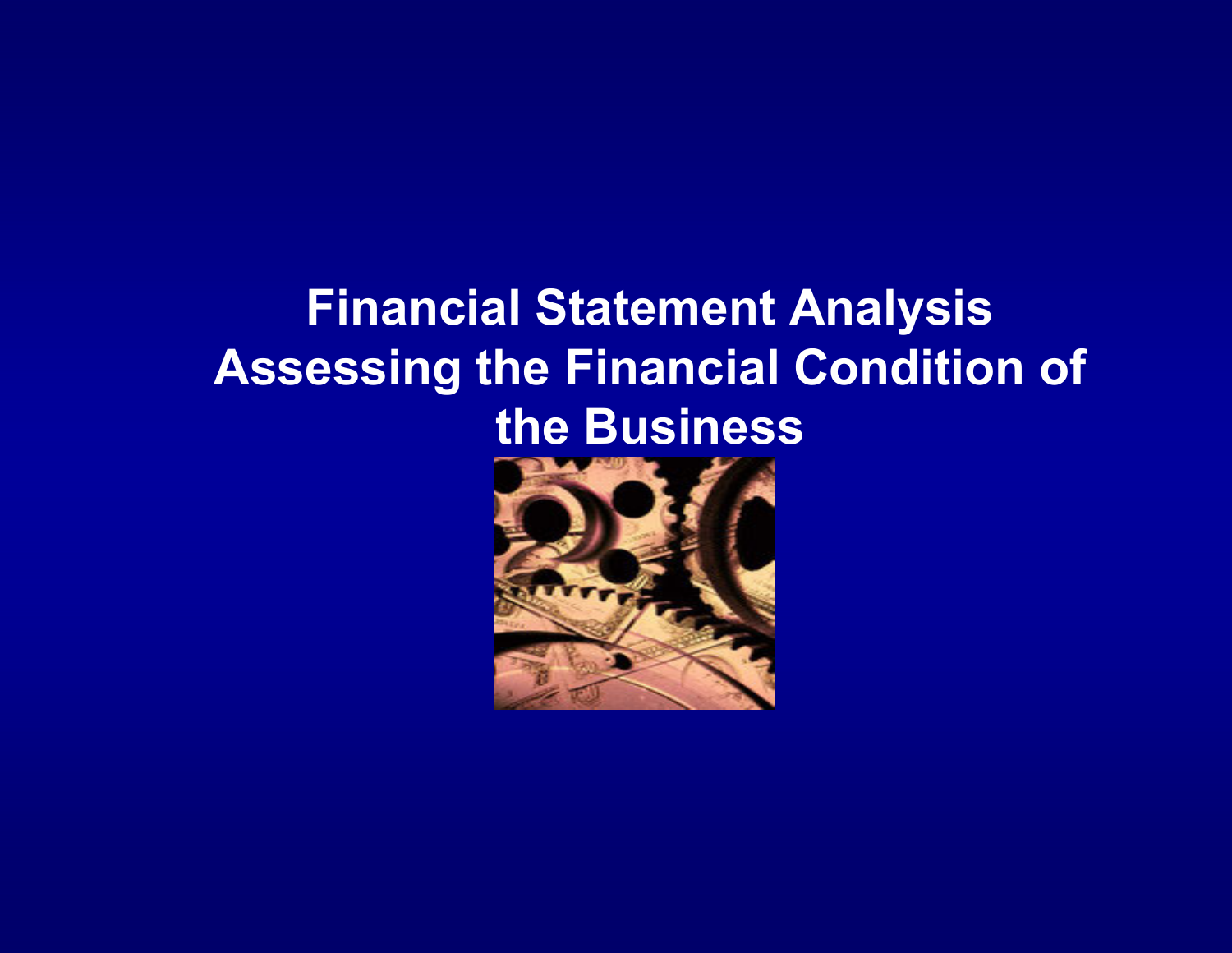### **Benchmarking**

- **Standardized reporting is required for valid benchmarking.**
- **Careful evaluation of the peer group being compared is critical.**
- **Washington CAH 2016 median**

**Flex Monitoring Team**

**U of Minn., UNC, U of South Maine**

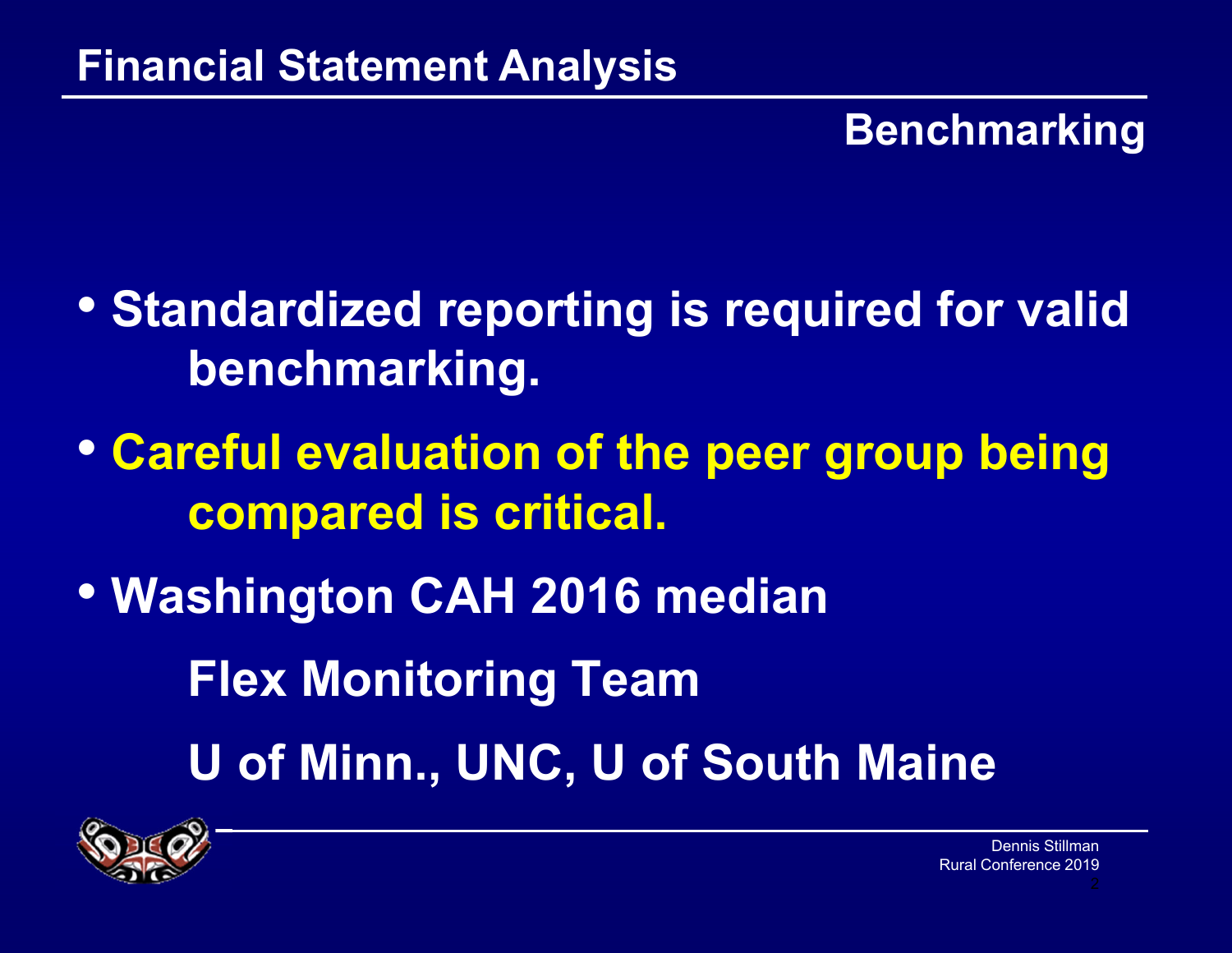### **Horizontal Analysis**

- **Dollar & Percentage changes over time**
- **Compare line items on the statements over time**
- **Very easy to do**
- **Comparison less meaningful w/ inflation**
- **Does not consider change in size of business**
- **Little help w/ external comparisons**

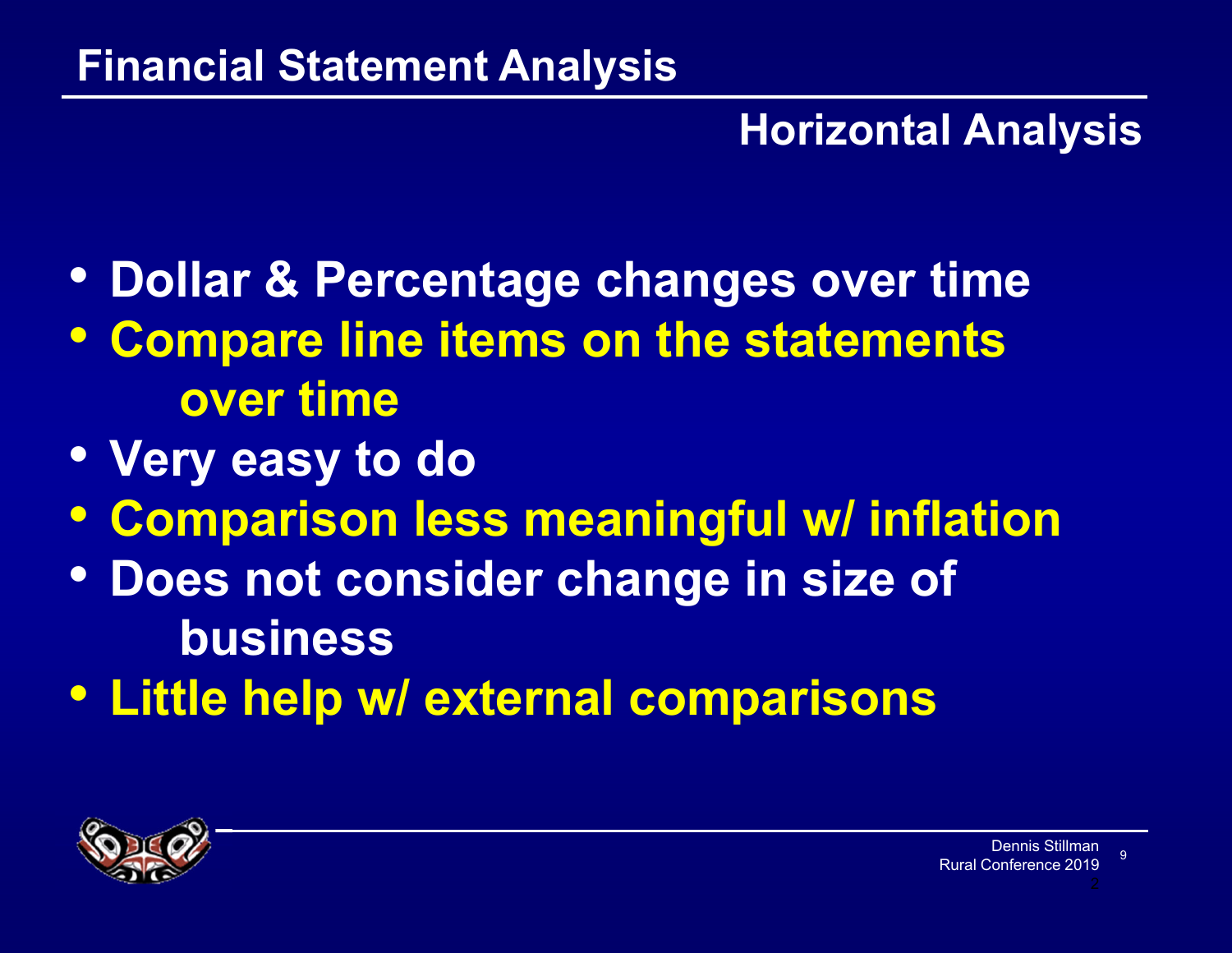### **Vertical Analysis (common size)**

### • **Component percentage of total statement**

#### **• Examples: Cash as % of total assets Labor as % of net revenues**

## •**Helpful for comparing organizations of different sizes.**

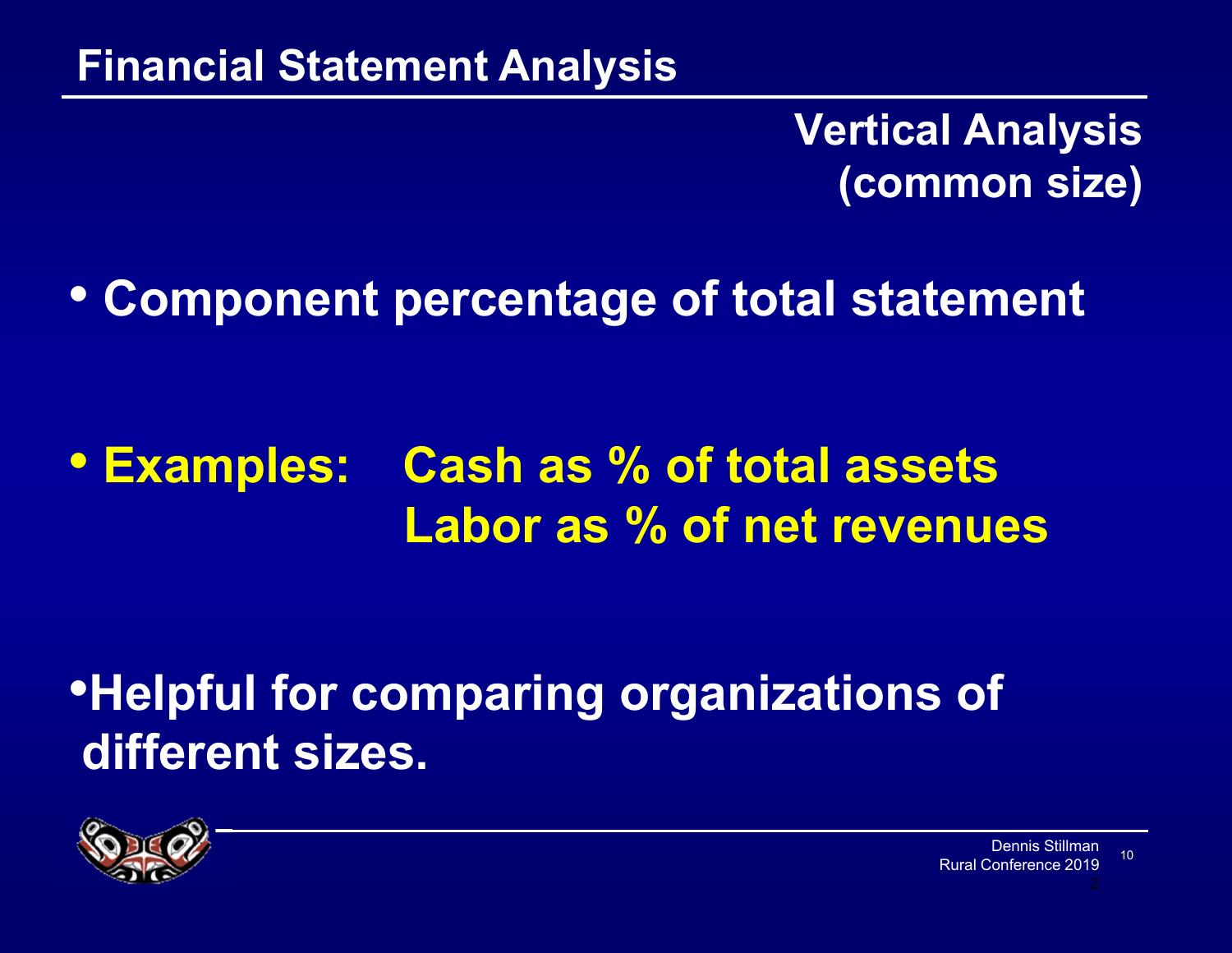### **Ratio Analysis**

- **Assessing the financial condition of an organization**
- **Examining the relationship of two or more pieces of financial or operating information to obtain more information**
- **New information aids monitoring performance & decision making**

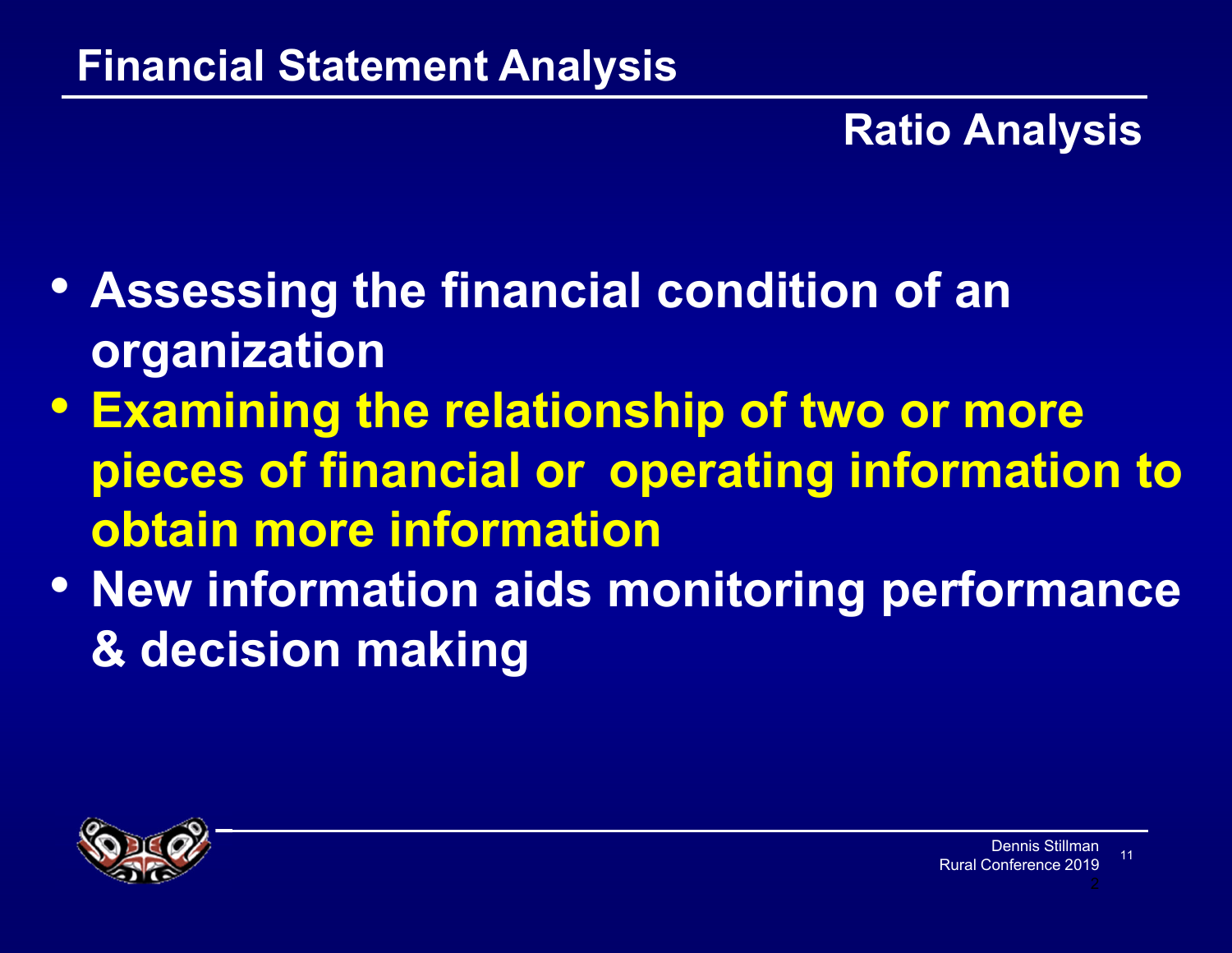### **4 Major Categories of Ratios**

- **Liquidity**
- **Capital Structure**
- **Activity**
- **Profitability**

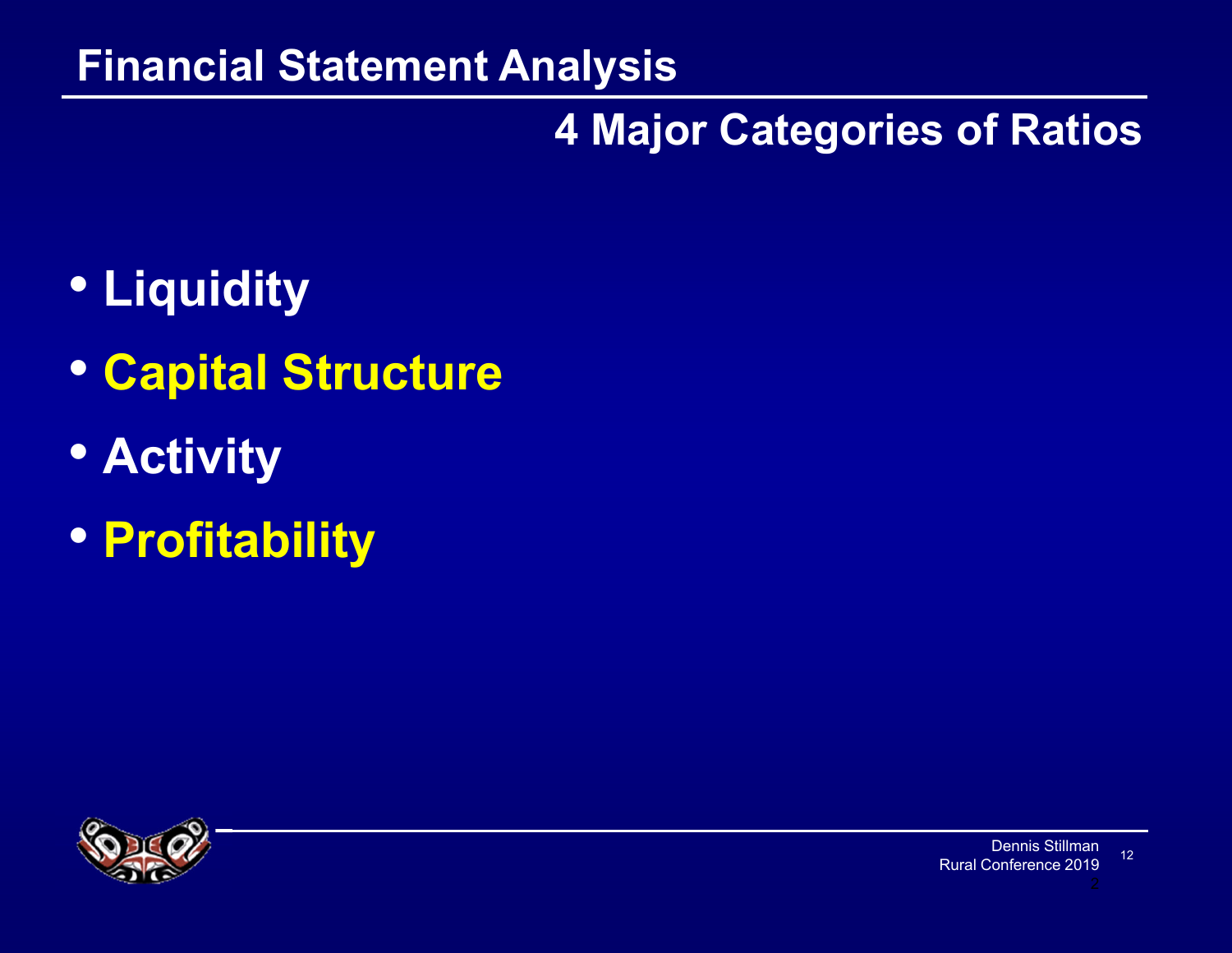### **Liquidity Ratios**

### • **Ability to meet short-term obligations.**

## • **Most firms experiencing financial problems do so because of a liquidity crisis.**

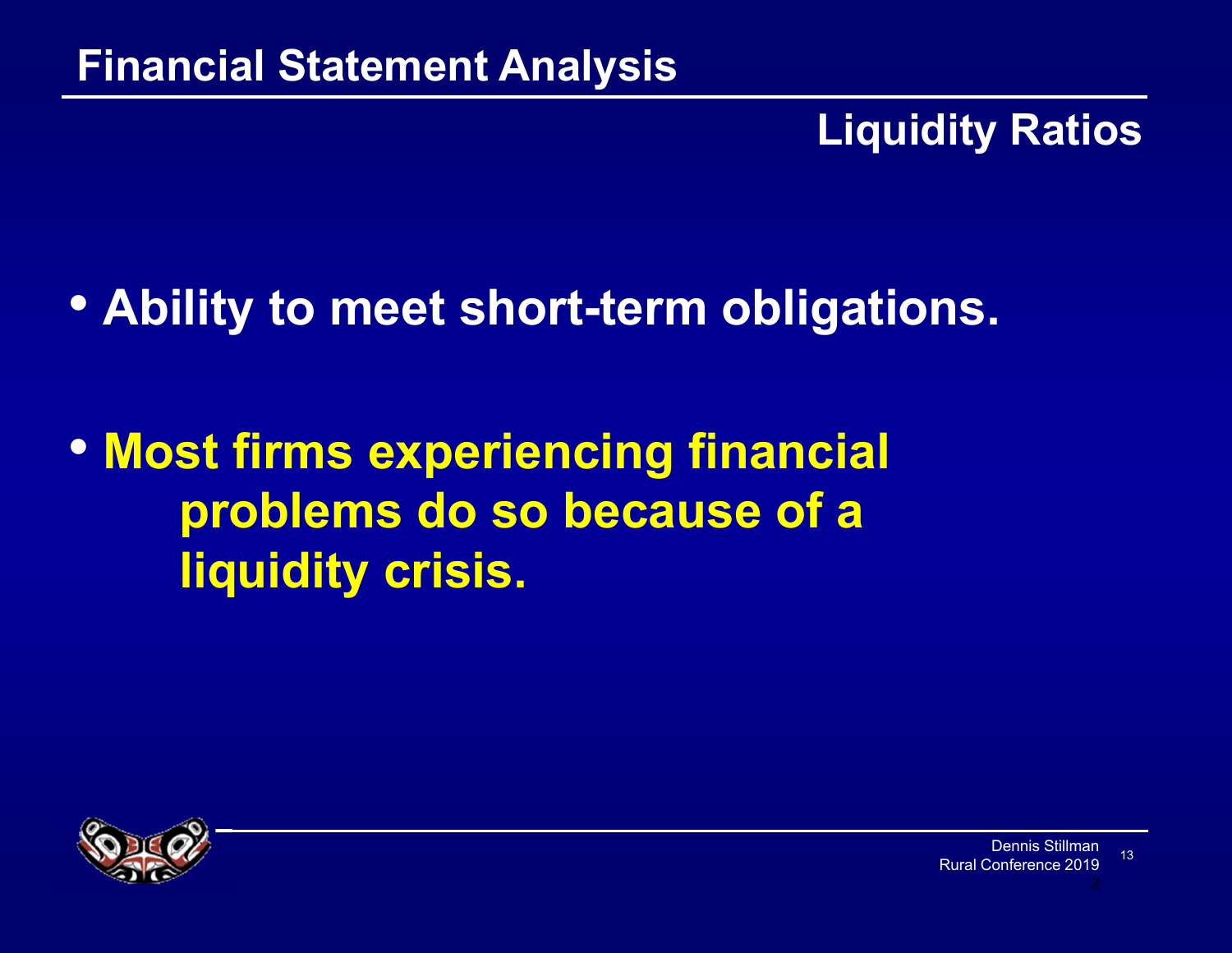### **Days Cash on Hand**

## **Cash + short term investments+ LT investments (Total operating expenses – Depreciation)/365**

- **Measures the # of days a firm can meet its average daily expenditures w/ existing cash & marketable securities**
- $\bullet$ **Higher values indicate a more liquid position**
- $\bullet$ **BM = 89.5 days 2015 = 153.8 days**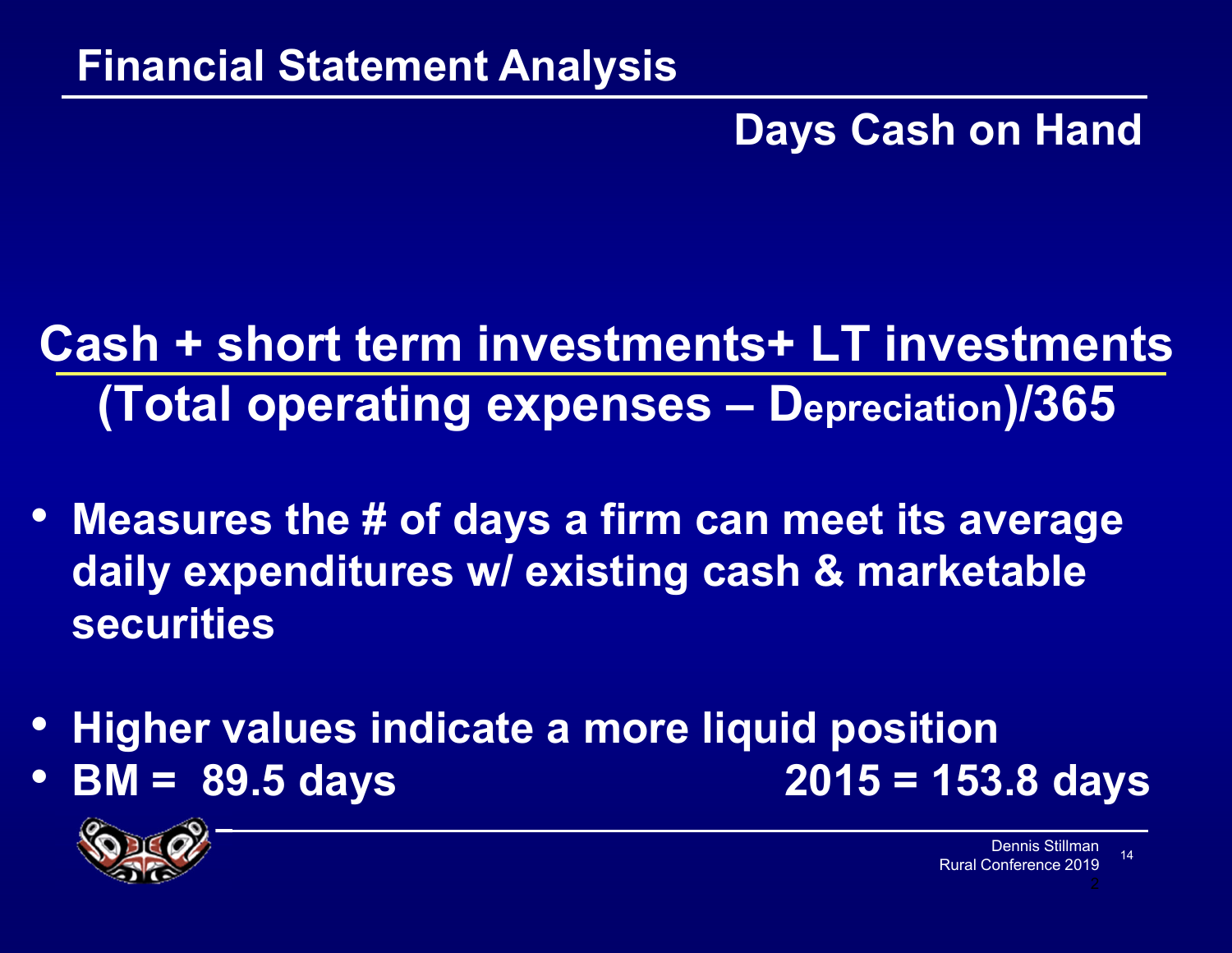**Net Days in Patient Accounts Receivable**

**Accounts Receivable, less allowances Net patient service revenue/365**

- **Can indicate why liquidity ratio falls short**
- $\bullet$  **High values could indicate collection problems**
	- **Policies, billing systems, payer mix**
	- $\mathcal{L}_{\mathcal{A}}$ **Questionable collectability**
	- **BM = 44.3 days 2015 = 47.9**



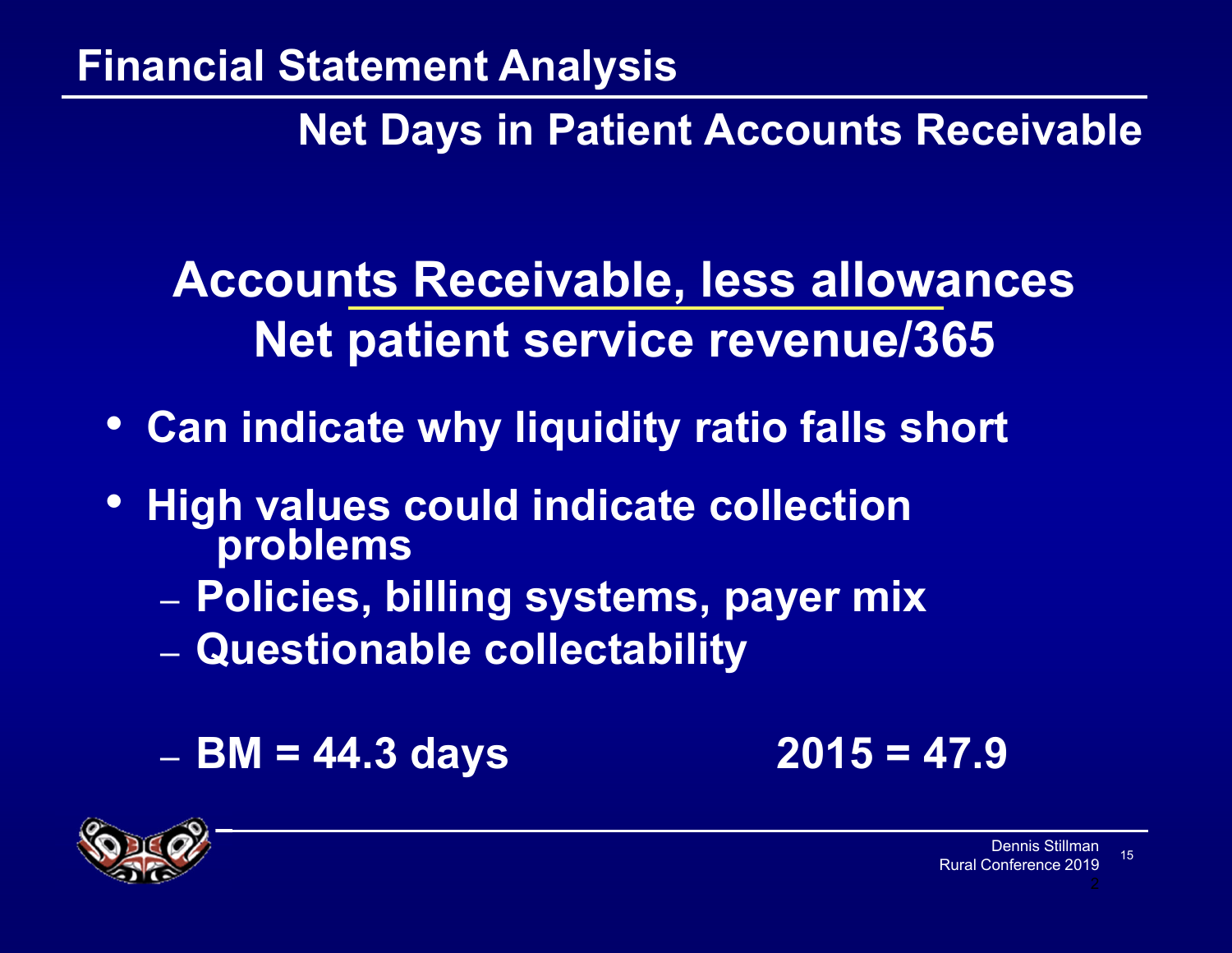**Summarize liquidity ratios**

### **Days Cash on Hand**

## **Net Days in Patient Accounts Receivable**



Dennis StillmanRural Conference 201916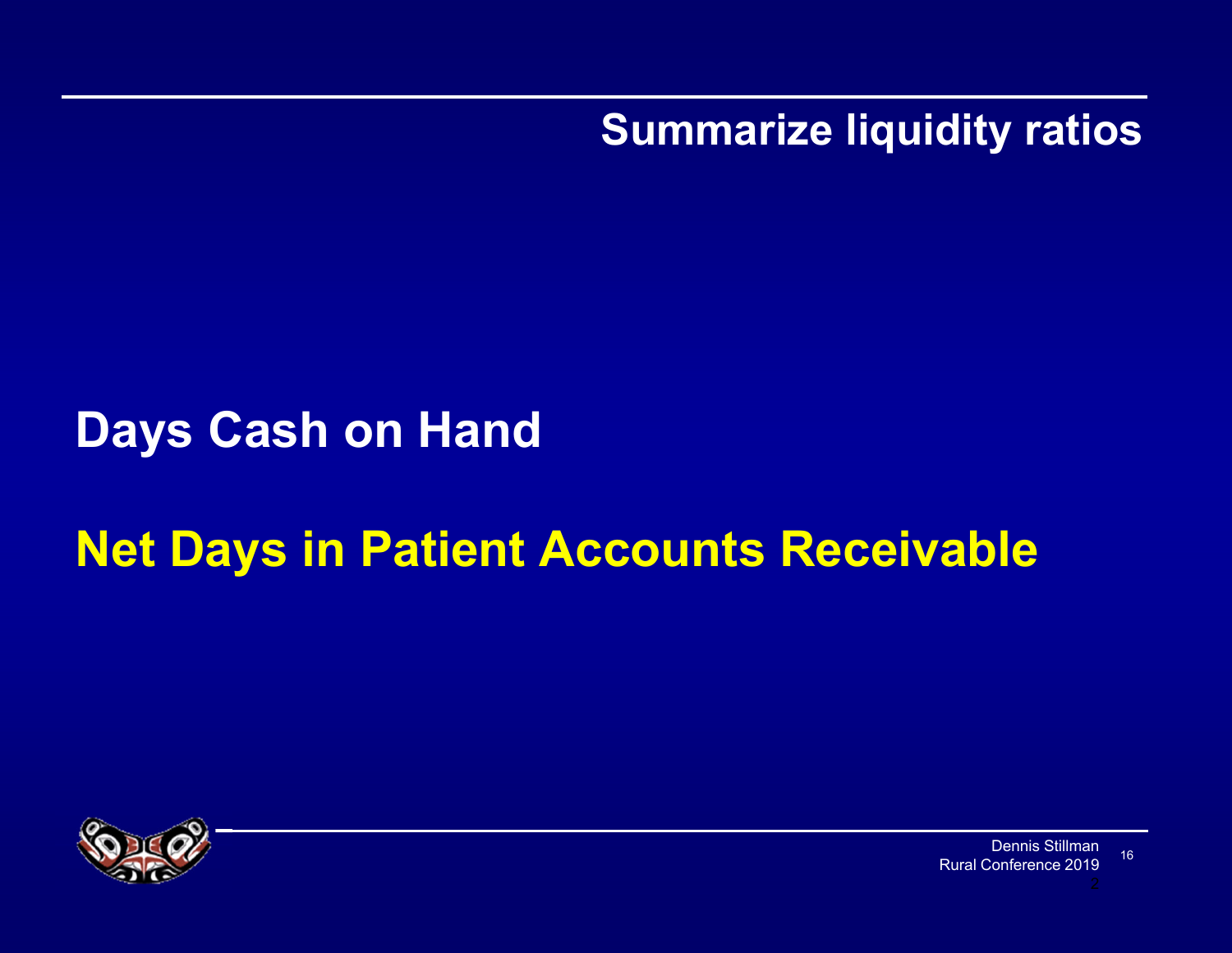### **Capital Structure Ratios**

### • **Assesses long-term solvency**



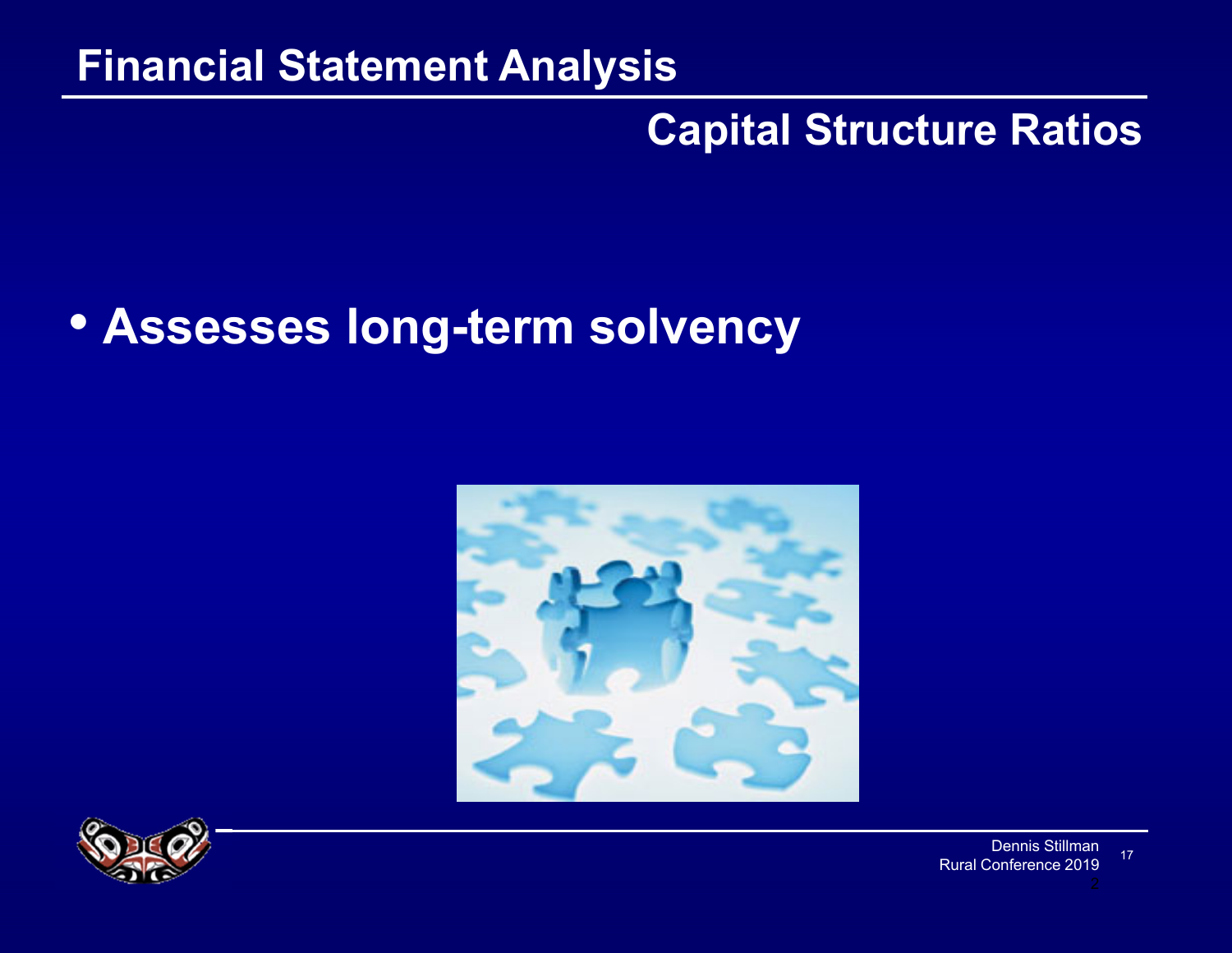### **Long Term Debt to Capitalization**

# **Long term debt Long term debt + Total net assets**

## **BM = 37.2% 2015 = 58.5%**



Dennis StillmanRural Conference 201918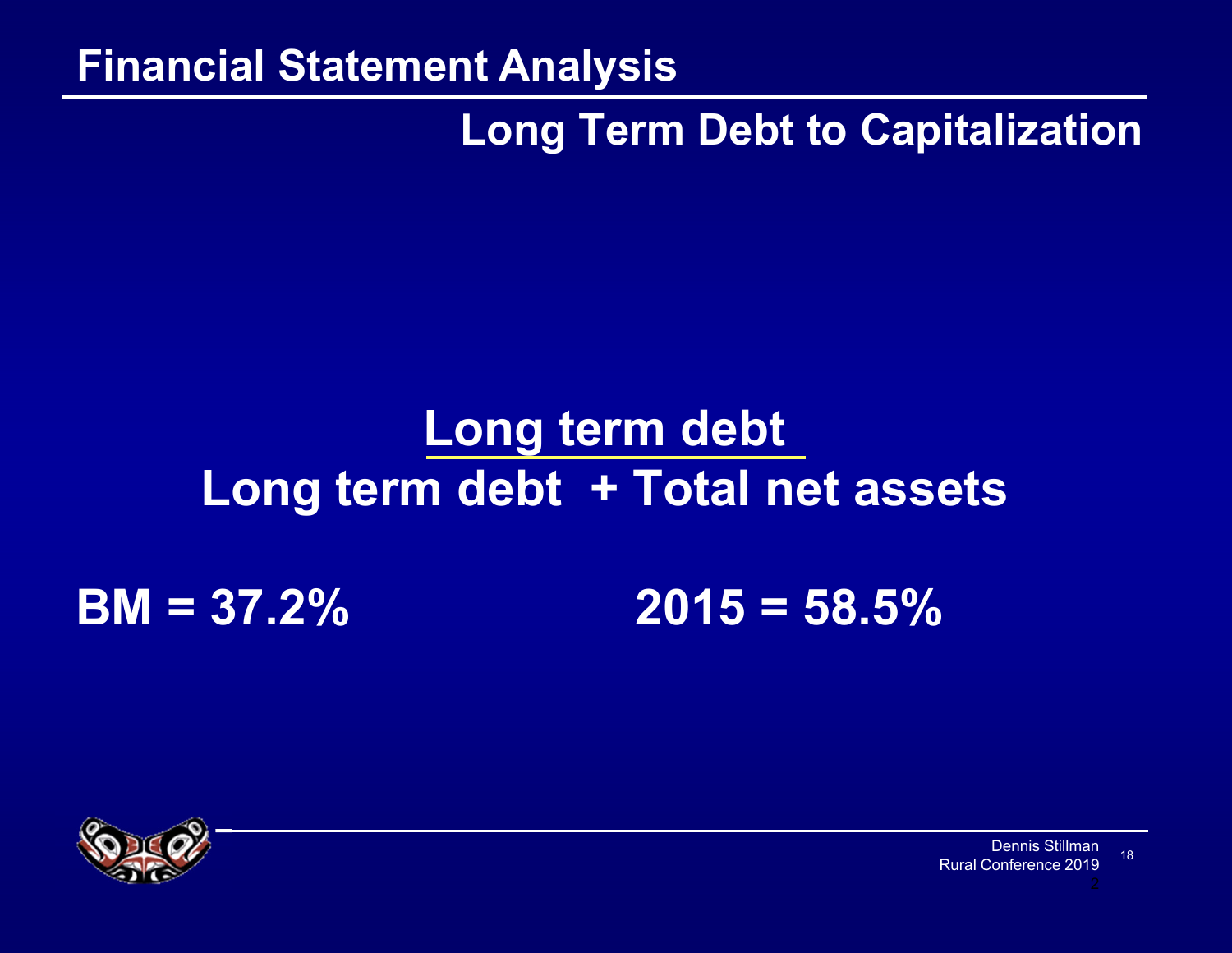### **Debt Service Coverage Ratio**

## **Increase in net assets + depreciation + interest expense Interest expense + principal payment**

## **Higher values and increasing trends are positive**

**BM = 4.3 times 2015 = 2.5 times**

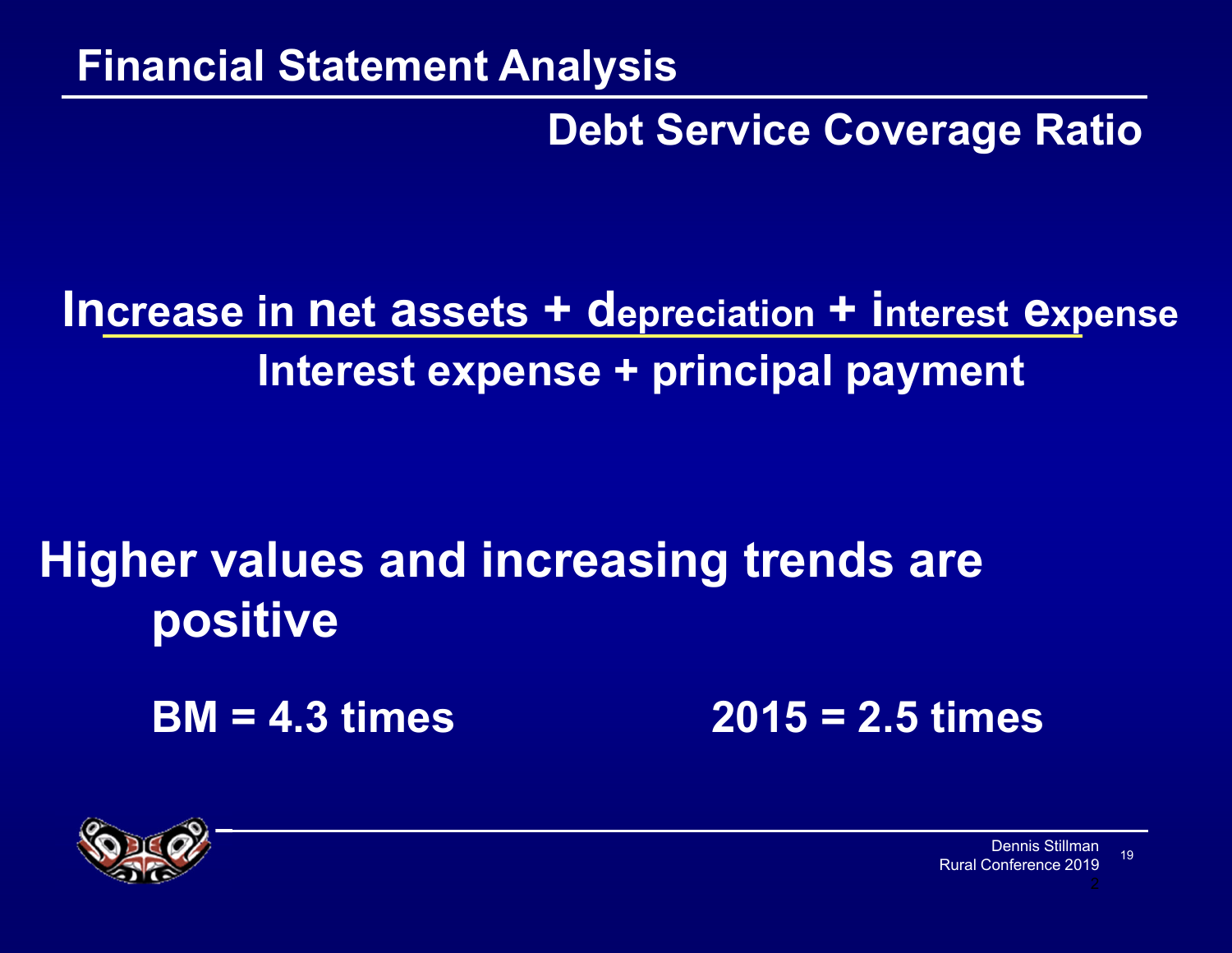**Summarize Capital Structure**

# **Long term Debt to Capitalization**

# **Debt Service Coverage Ratio**

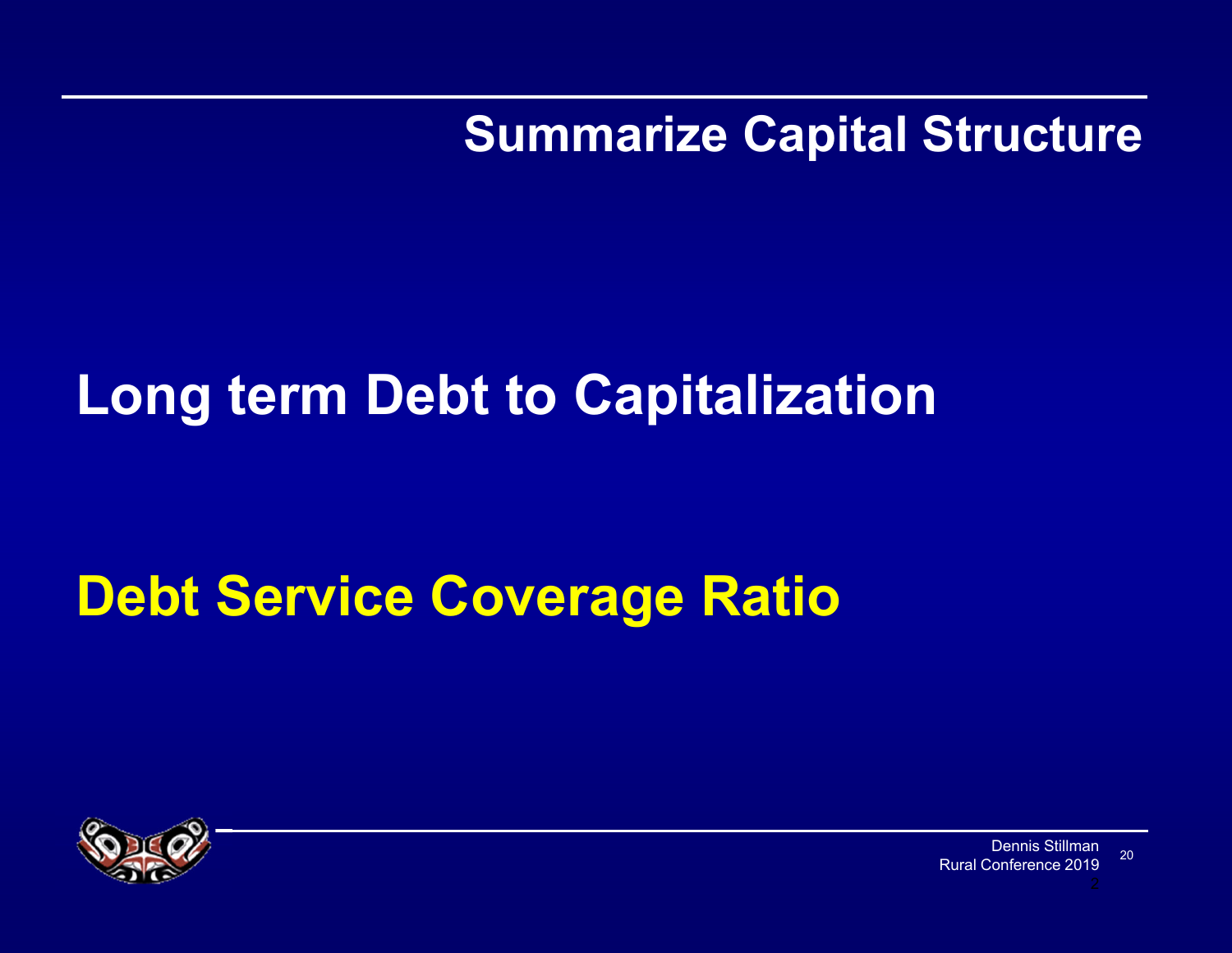### **Activity Ratios-Efficiency Ratios**

### • **Measures relationship between revenue & assets**

## • **Retail Example – Sales per square foot & sales per same store**

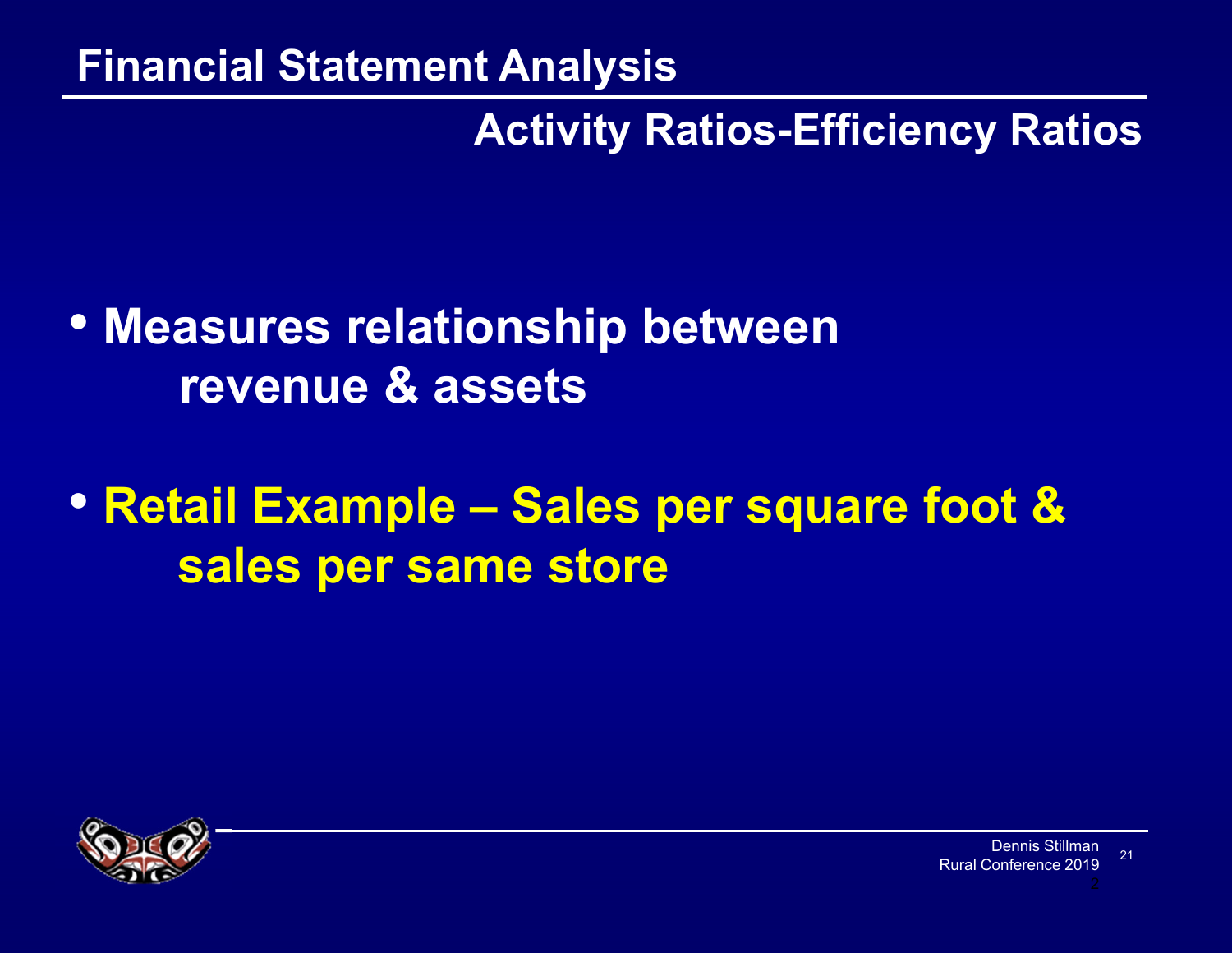### **Introduction to Financial Management**

#### **Total Asset Turnover**

**Total operating revenue + net non-operating revenue Total assets**

- **Higher revenue reflects more productive use of assets (watch for old or new facilities)**
- **Sales per \$1 dollars of assets**





Dennis StillmanRural Conference 201922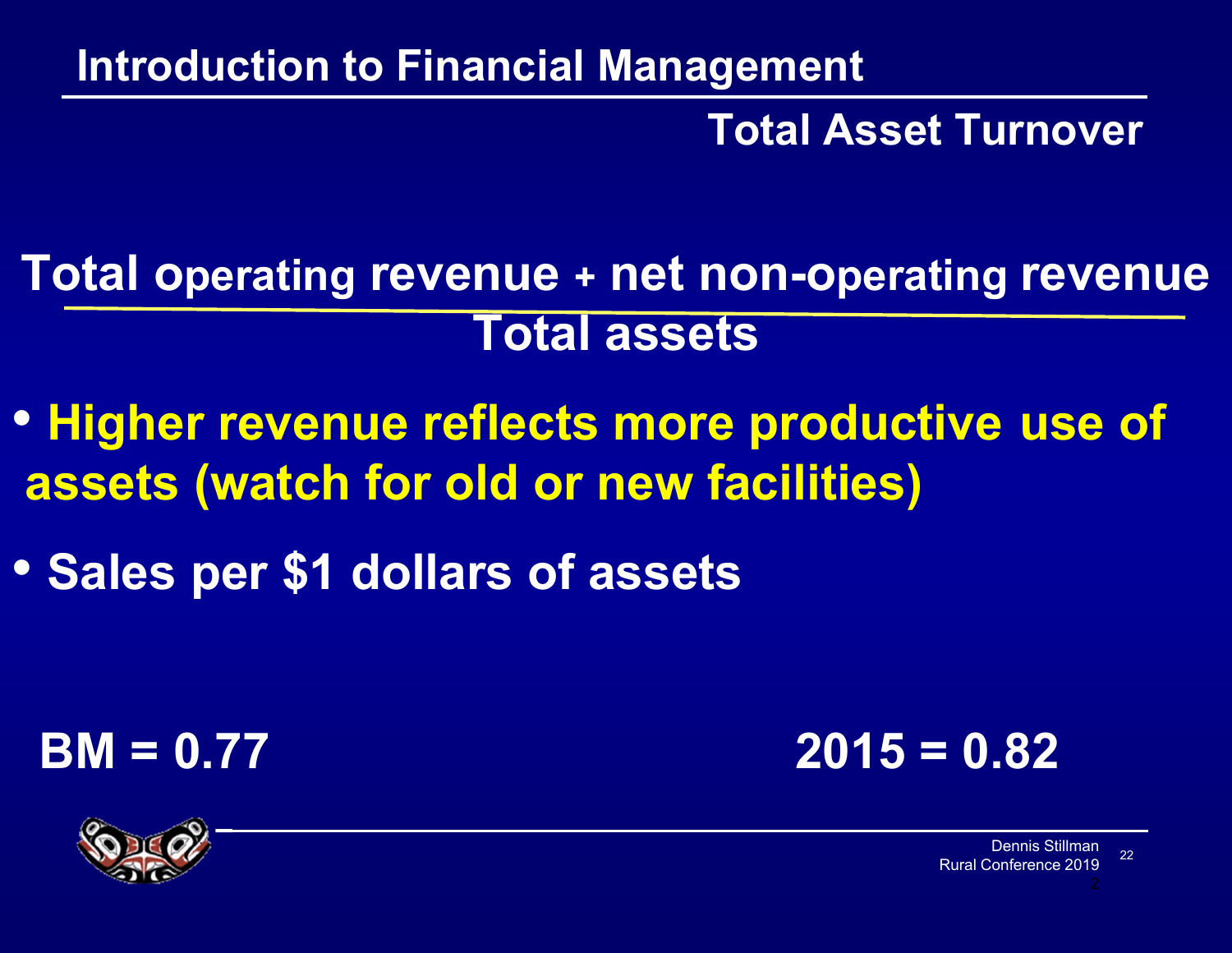### **Average Age of Plant**

**Accumulated depreciation**

**Depreciation expense**

- **Financial age of fixed assets**
- **How up to date are assets?**
- **Is a big PP&E investment on the horizon?**
- **The older the PP&E, the nearer the need for investment**

**BM = 11.9 years 2015 = 10.9 years**

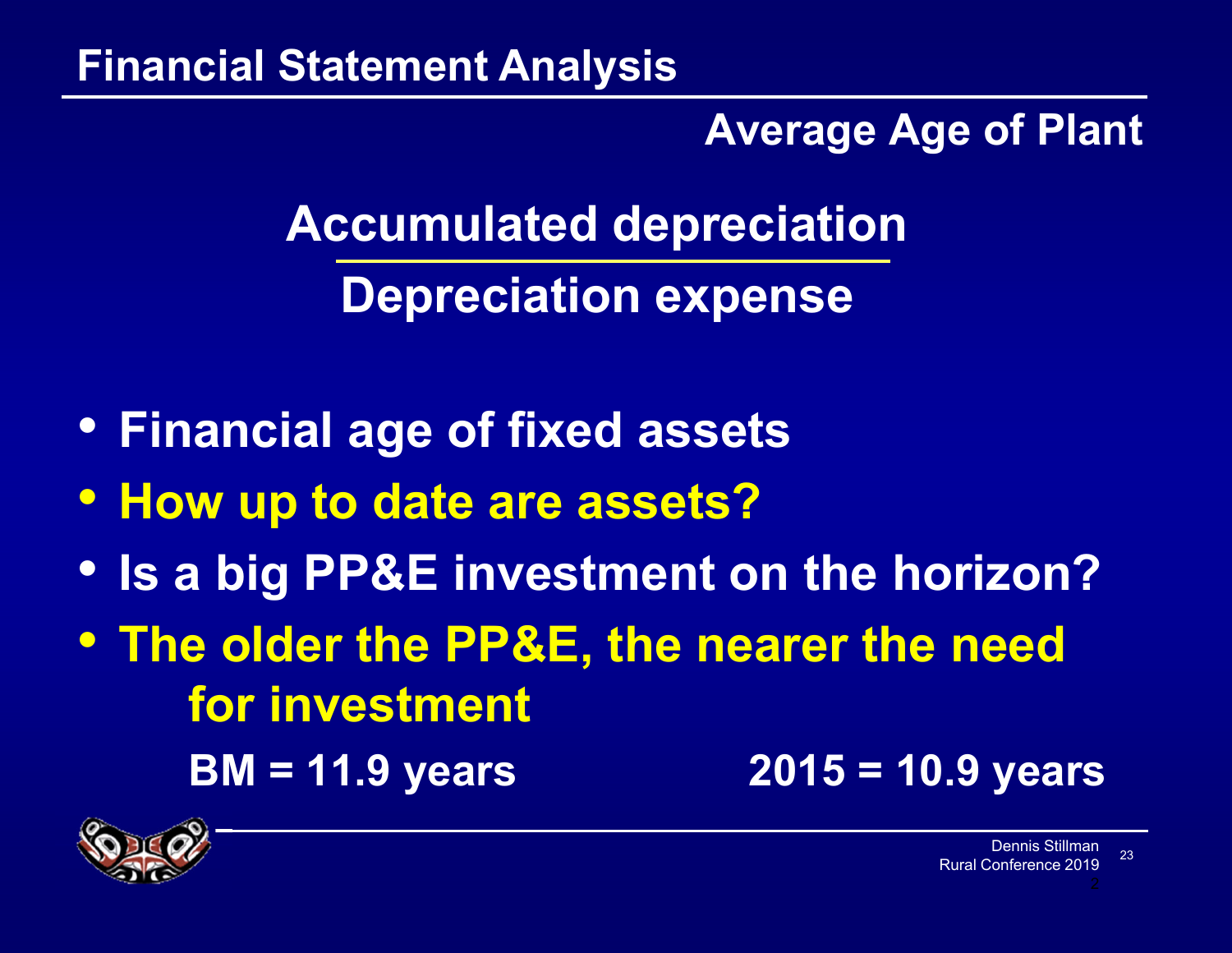

## **Total Asset Turnover**

# **Average Age of Plant**

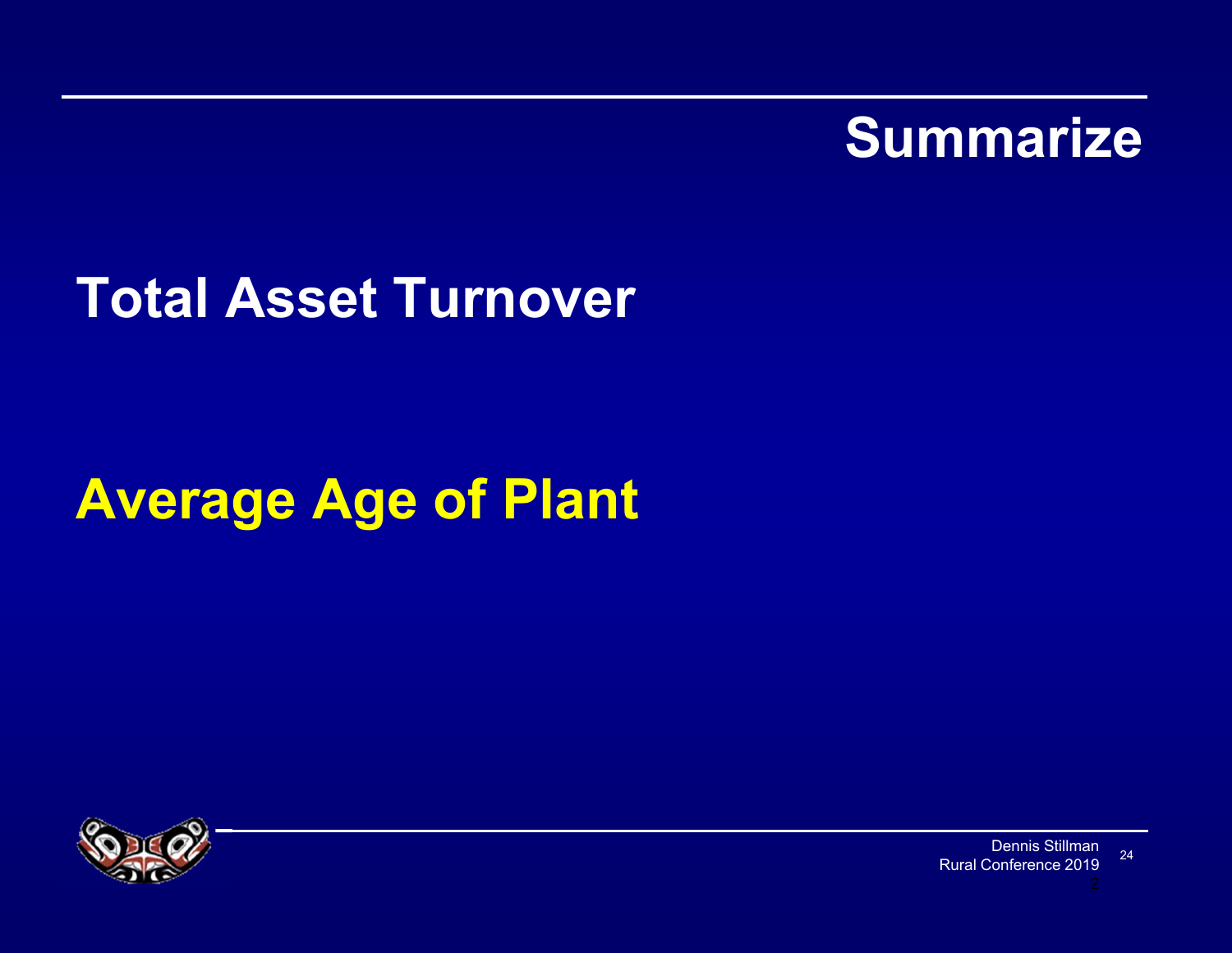### **Profitability**



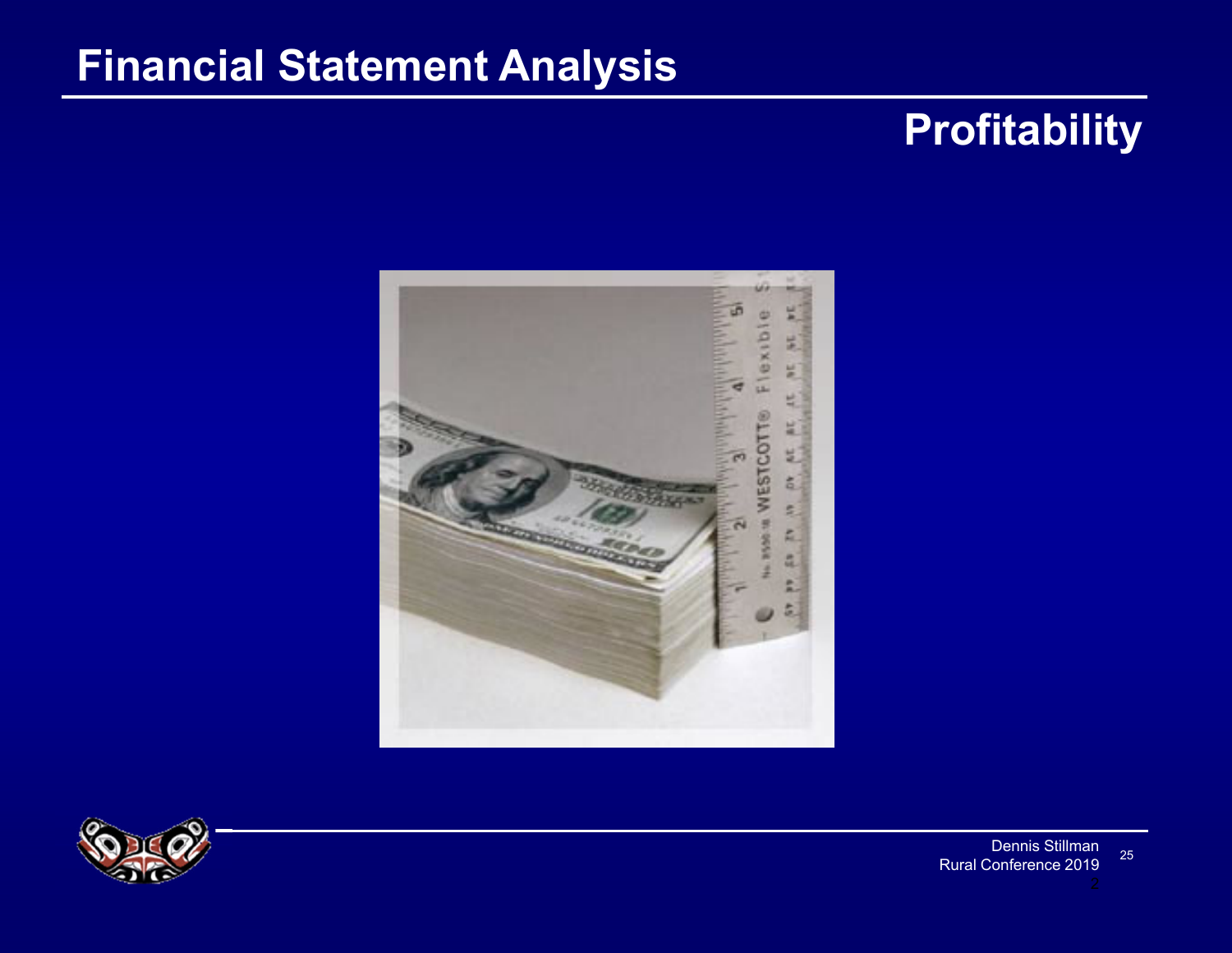### **Total Margin**

### **Increase in net assets Total operating revenue + net non-operating income**

### **How much profit do you need?**

**BM = 2.0% 2015 = 3.1%**

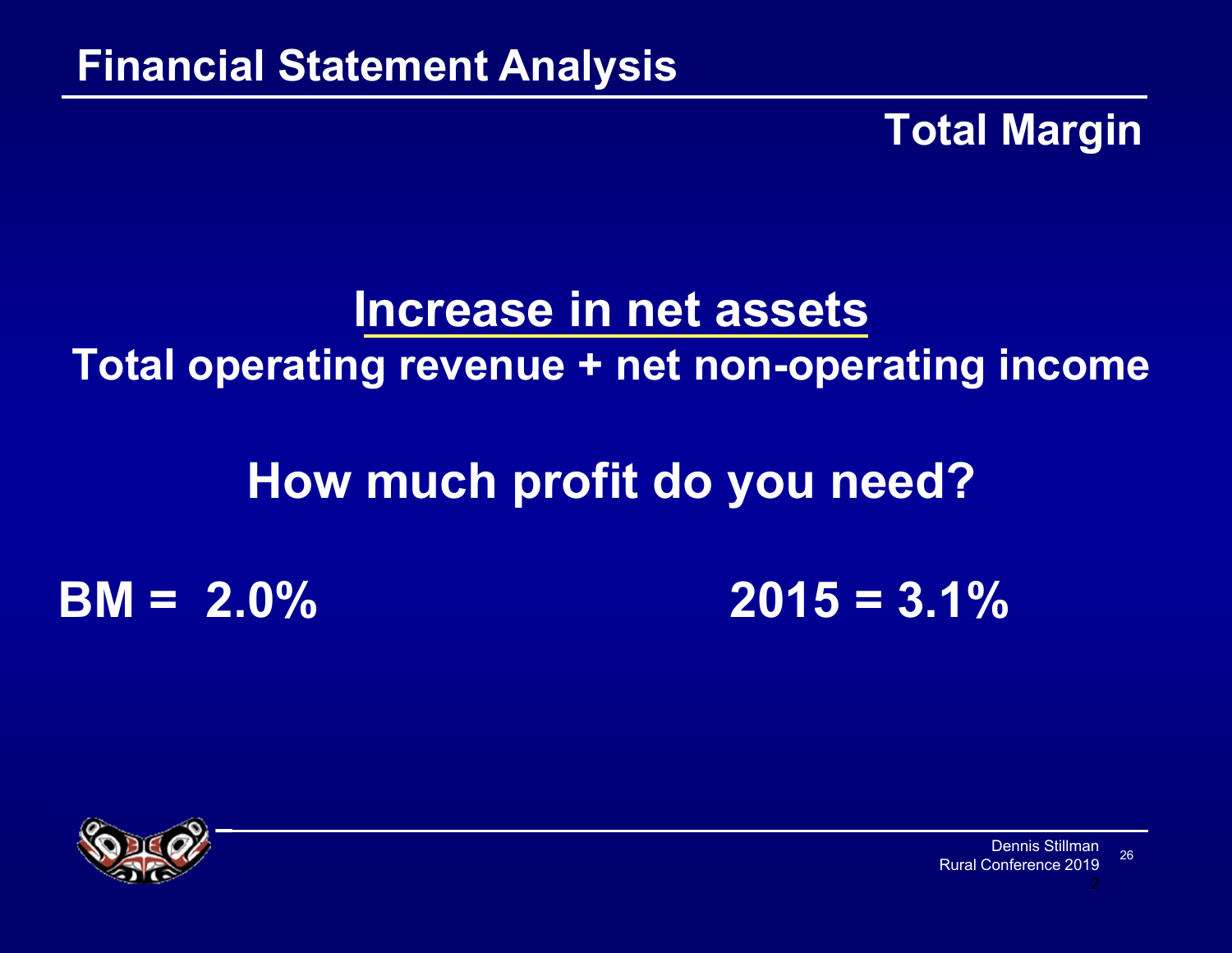### **Operating Margin**

## **Operating income Net operating revenue**

**Firms with higher profit margins are less likely to experience financial difficulties Operating margin comes from the core business.**

 $BM = 0.8\%$  **2015 = 2.6%** 



Dennis StillmanRural Conference 201927